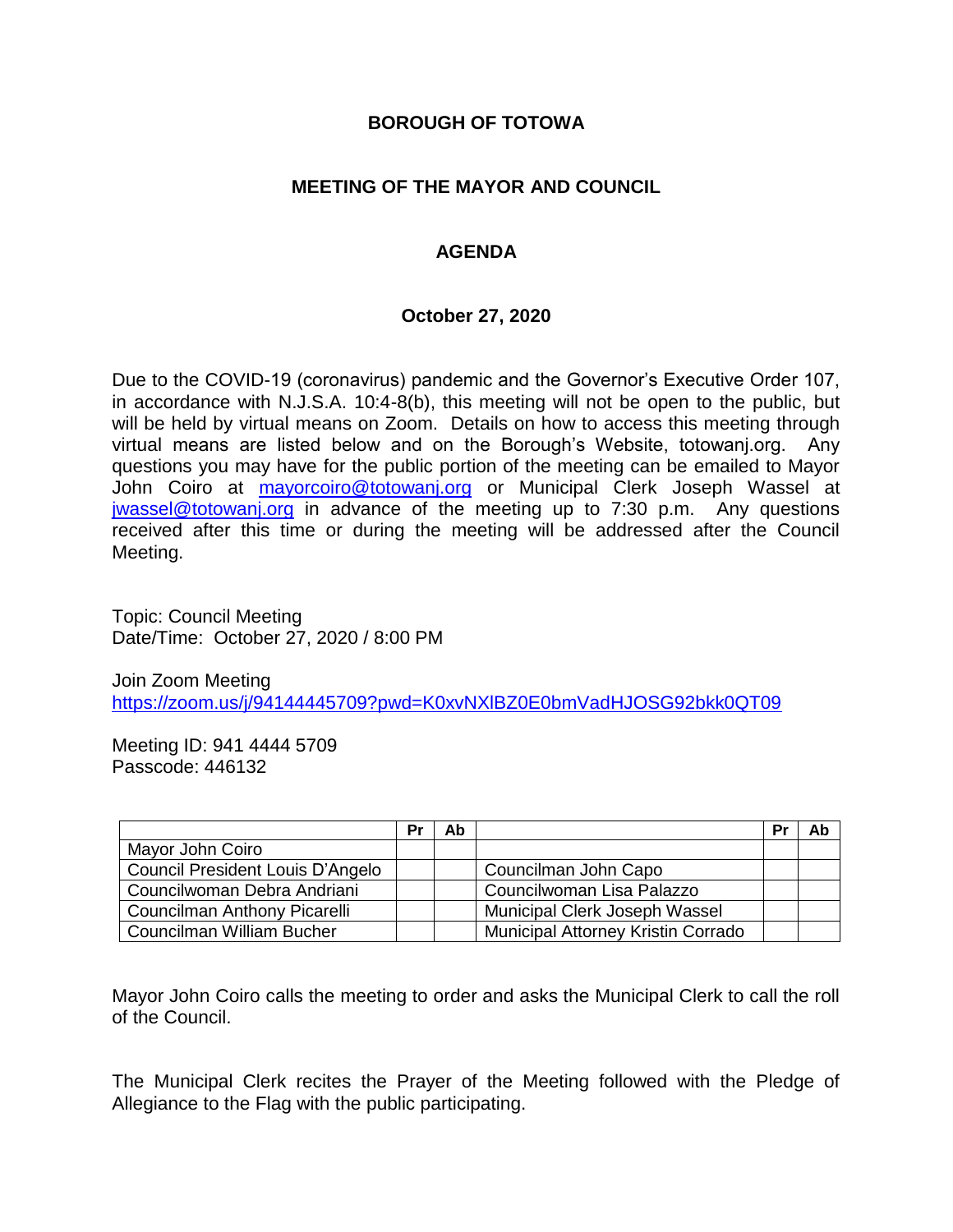The Statement of the Meeting (Open Public Meetings Act) is read by the Municipal Clerk.

Report from Members of the Council, Municipal Clerk and Municipal Attorney.

Mayor Coiro will announce if any citizens emailed any questions pertaining to the public portion of the meeting.

#### **CITIZENS HEARD:**

Any questions you may have for the public portion of the meeting can be emailed to Mayor John Coiro at [mayorcoiro@totowanj.org](mailto:mayorcoiro@totowanj.org) or Municipal Clerk Joseph Wassel at [jwassel@totowanj.org](mailto:jwassel@totowanj.org) in advance of the meeting up to 7:30 p.m.

Minutes of the Mayor and Council for the meeting of October 13, 2020.

# **COMMITTEE ON FINANCE: PICARELLI, D'ANGELO, CAPO.**

Resolution No. 2020-22 for the payment of bills.

Acknowledge receipt of the Report of Audit for the year ended December 31, 2019 and that the recommendations will be reviewed by the Governing Body.

Resolution Updating The Borough Of Totowa Personnel Policies And Procedures Manual.